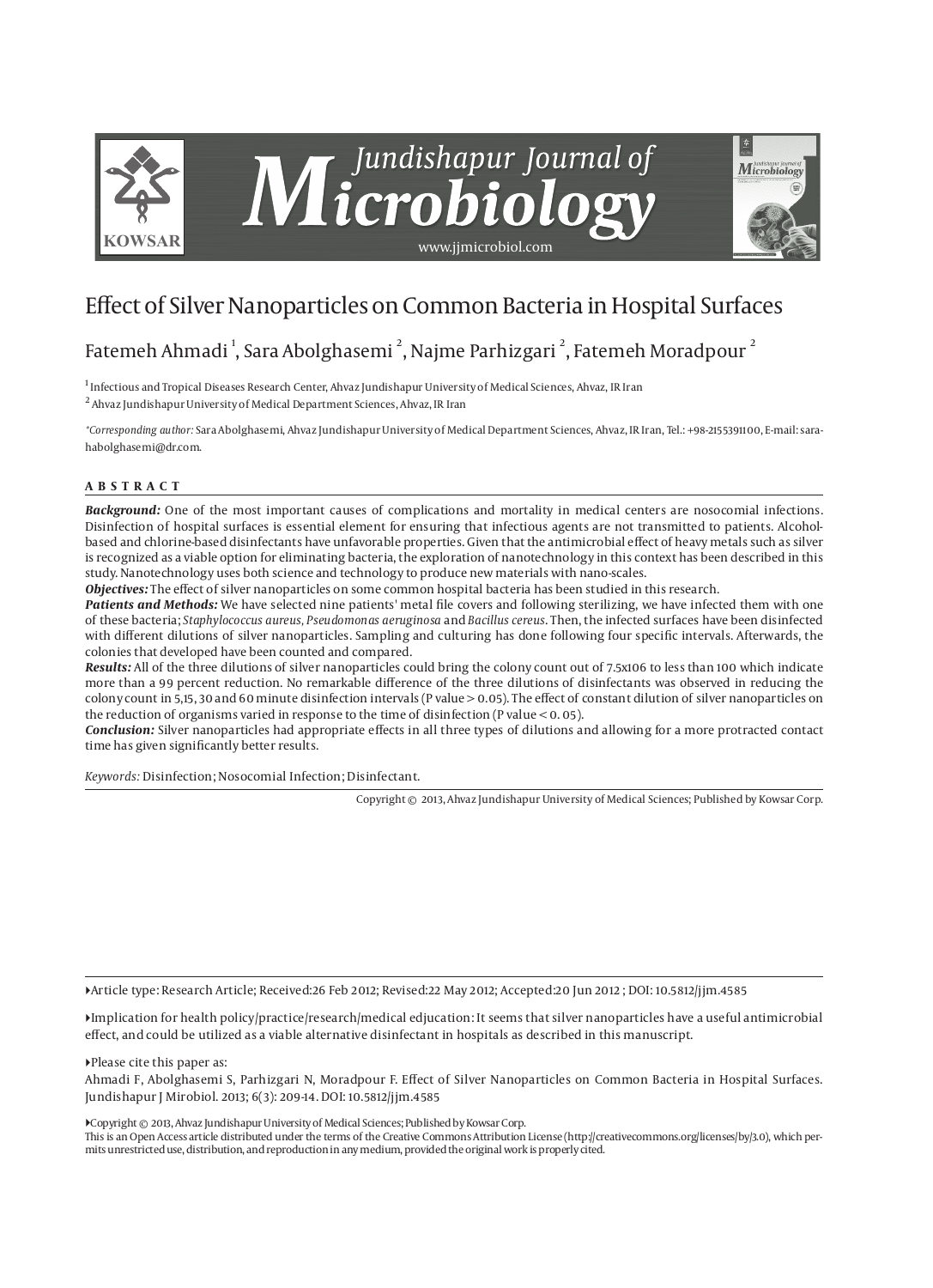# **1. Background**

Nosocomial infections are one of the most important causes of complications and mortality in medical centers. These infections have been considered as the sixth leading cause of death in US and Europe. As well, they contribute 10-50 billion dollars to the economic burden annually (1). On the other hand, devices used for patient care were divided in to three groups based ontheriskofbeing infectious; critical items, semi-critical items and non-critical items.

Critical items enter sterile tissue and the vascular system. Therefore, if they are contaminated with microorganisms such as bacterial spores there is a high risk of infection. Therefore these items should be sterile (2).

Semi-critical items have contact with mucous membranes and skin that has been compromised. So, there is a necessity to disinfect microorganisms with a highlevel chemical disinfectant (2, 3). Non-critical items have contacts with skin, but not with mucous membranes. They are divided in to two groups: non-critical patient care items and non-critical environmental surfaces (2, 3).

Examples for non-critical patient care items are the bedpan, blood pressure cuff and computer system. In fact, they are not dangerous and do not infect patients with infectious agents (4). Non-critical surfaces include: the patients' bed rail, the table beside patients' bed, that have repeated contact with hands and can potentially contribute to transmitting secondary infectious agents by infecting hospital staffs' hands and other medical items which have contact with the patients (5, 6).

Disinfection is a process that eradicates some or the entire pathogen microorganisms except bacterial spores on inanimate surfaces (7). Disinfectants threaten healthcare workers' healthfrom mucosal irritation to death (8).However, toxicity degrees are different (9, 10) but all disinfectants must be used with precautions (11). Based on the efficiency grade, disinfectants are divided in to three levels: high, medium and low (12).

Comprehensive studies on anti-septic (13) and disinfectants (14) clearly indicate the anti-microbial effect of heavy metals (15, 16). Silver was used for prevention of newborns' conjunctivitis, as a topical treatment for burn trauma and impregnating a different catheter  $(17).$ 

Nano-technology is a new developing context using science and technology with the aim of producing new materials with nano-scales (18). The term nano-technology was first created by Professor Nario Taniguchi in Japan in 1934 that described producing precise materials in nano-scales (19). Different types of nano materials include titanium (20), gold (21), alginate (22) and silver have been studied however the antimicrobial effect of silver nanoparticles demonstrated that it is the most effective substance against bacteria, viruses and eukaryotic microorganisms (23). This superior result is because of the very large surface that causes better contact with microorganisms. Nanoparticles adhere to the cell membrane and permeate in to the bacterium (24-26).

Using silver nanoparticles as a disinfectant may provide concerns about the risk of silver toxication (Argyria) and its toxicity for the body cells (27). Research in this field indicate that silver ions or nano-particles can be applied for the treatment of burns, dental materials, sunscreen lotions and so on. It has *low toxicity* for human cells (24).

#### **2. Objectives**

Alcohol-based and chlorine-based disinfectants have adverse side effects such as irritations, skin allergies and inhalation risks as well as an annoying and offensive odor. The disinfection effect of these substances on the multitude of existing resistant microorganisms is controversial. For this reason, we studied the effect of the different dilutions of silver nanoparticles on some of the common hospital organisms at specific intervals. Provided that the effect of silver nanoparticles proves to be an effective, viable alternative to traditional hospital disinfectants, we recommend that this substance be used in their stead.

# **3. Patients and Methods**

In a single blind interventional study, we have selected nine patients' metal file covers as representative of common hospital surfaces. We sterilized these surfaces with an autoclave before beginning the intervention. Subsequently, we collected swab samples from those surfaces and cultured them to ensure that we have reached the objective of sterile surfaces. If there is any culture growth on these surfaces, that surface will be excluded from the study and the test as described will be repeated.

#### *3.1. Contaminating Surfaces*

We have dedicated four equal 2x2cm squares on every sterile metal cover (a, b, c, d). Sterile surfaces were infected with 50microliters of the selected organisms under study with concentration of 0.5 McFarland. Regarding that 1 milliliter of 0.5 McFarland contains 1.5 x  $10^8$ bacteria, we have used 7.5 x  $10^6$ bacteria to contaminate every 2x2cm surface. Bacteria were then extracted from the positive clinical samples of the hospital laboratory and their strains have been verified by standard biochemical tests. We have dedicated 3 file cover surfaces for each kind of bacteria with the aforementioned four 2x2cm squares on each surface.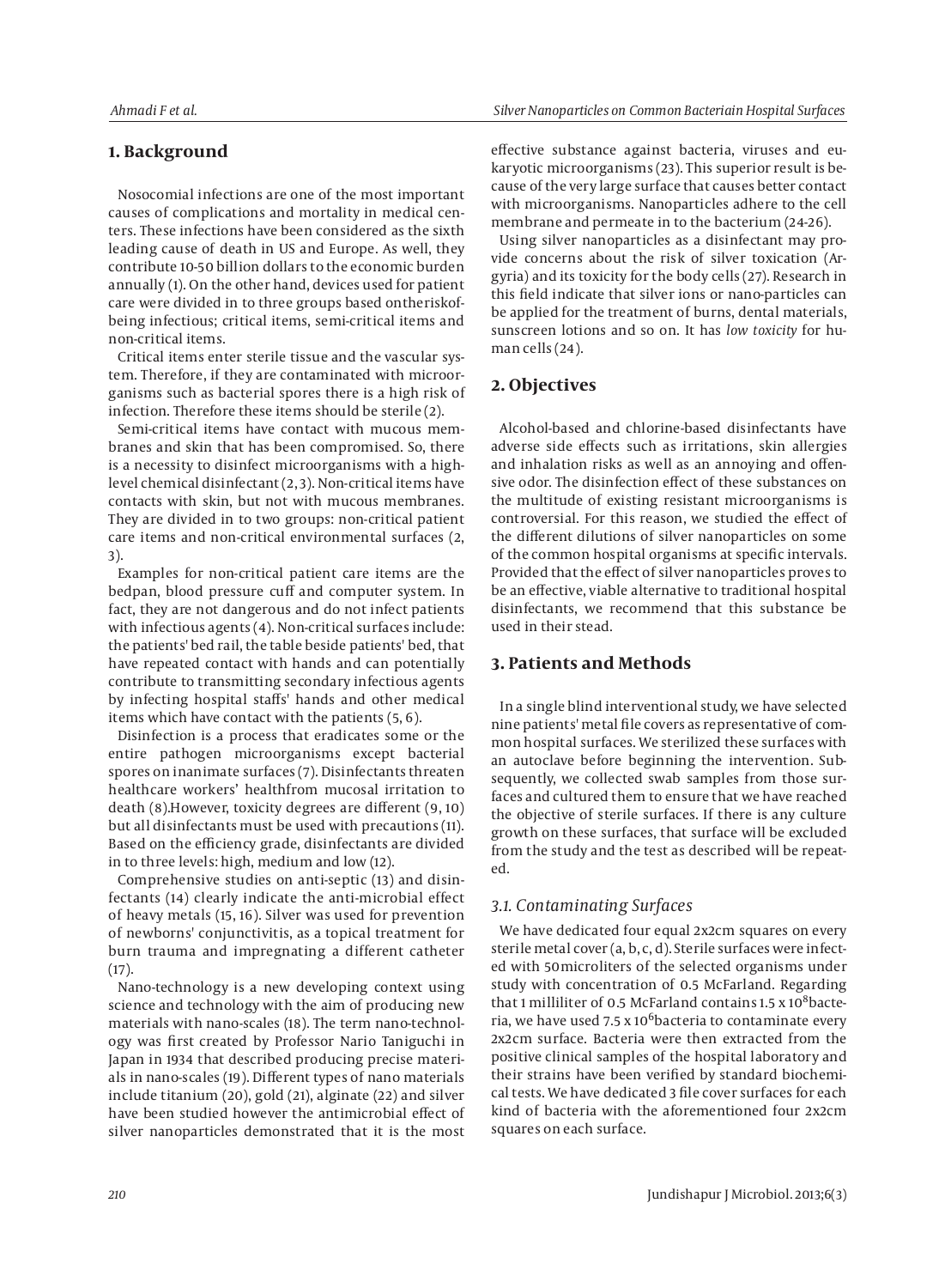The culture media contained the following kinds of bacteria colonies: methicillin resistant *Staphylococcus aureus* MRSA (as a common nosocomial infection and colonization Gram-positive bacteria), *Pseudomonas aeruginosa* (with antibiogram resistant to ceftazidime and cefepime as common hospital Gram-negative bacteria) and *Bacillus cereus* (as common nosocomial infection and colonization sporulative bacteria). A 0.5 McFarland suspension of each culture media was prepared and every four squares (a, b, c, d) of file covers have been contaminated with the amount of bacteria (50 microliter) as follows: files 1-2-3 (*s1, s2, s3*) contaminated with *S*. *aureus*, files 4-5-6 (*p1, p2, p3*) with *P*. *aeruginosa* and files 7-8- 9 (*b1, b2, b3*) with *B. cereus*.

## *3.2. Disinfection of Contaminated Surfaces*

All squares on the nine metal covers have been disinfected witha swab which was saturated with one of the three silver nanoparticles' dilutions (100ppm, 200ppm, 300ppm). To break it down, we had four squares on *s1, p1, b1* with 100ppm silver nanoparticles, four squares on*s2, p2, b2* with 200ppm silver nanoparticles and four squares on*s3, p3, b3* with 300ppm silver nanoparticles. It was assumed that PPM means part per million, and silvernano-particles were diluted with sterile water to these dilutions.

#### *3.3. Sampling and Culturing*

Following 5 minutes, the square (a) of each metal cover had been sampled by a sterile swab and this swab was put in a test tube containing normal saline. Until then, it had been transferred to the culture media. Sampling was repeated for b, c and d squares after 15, 30 and 60 minutes, respectively. The encoded test tubes had been put at a microbiologist's disposal. The microbiologist was unaware of the bacteria type, the disinfectant substance used in each test tube and the duration time given for disinfection of each test tube's swab sample. Hence, this research is a single blind interventional study.

Test tubes was placed in the Vortex, Vibrofix VF1 IKA Germany,(a machine for equalizing suspended solids) of the content of each tube was entered in to a separated Mueller-Hinton agar culture medium (Merck , Germany) in equal and sterile conditions. The colony count from each bacterium was calculated following incubation in 37 degrees centigrade for 24 hours. Study has compared the effect of different dilutions of silver nanoparticles on colony count reduction in a constant time as well as comparing the effect of each dilution of this substance on colony count reduction in different disinfection times in the same environmental conditions.

All the experiments were repeated two other times on the same metal covers and prior each time the studying surfaces had been sterilized again for ensuring the accuracy of the study. We have used the provided forms for recording observations and announced laboratory results as data collection method and tools and have calculated the average bacteria colony count of three time interlude experiments. Each colony count is calculated after a specific disinfection time. Statistical analysis had carried out using analysis of variance and repeated measures tests. *P* value < 0.05 was considered meaningful.

#### **4. Results**

No microorganisms grew in the first samples collected from sterile surfaces. Therefore no surface excluded from the study. We calculated the average colony count divided by the type of microorganism and the total average of counted bacteria for each specific time period divided by the disinfectant dilution. The results can be seen as recorded in *Table 1* .

All the three dilutions of silver nanoparticles had definite positive effects on the bacteria under study as can be seen in *Table 1* . The silver nanoparticles could bring the colony count out of  $7.5x10^6$  to less than 100 which indicates more than 99 percent reduction. No remarkable difference was indicated in comparing different dilutions of silver nanoparticles on the total of all microorganisms which were applied for contaminating surfaces in a specific time (*P* value > 0.05 in all four specific times, *Figure 1* ).

|                          |                              |          |              | $\cdot$        |                              |          |          |                |                              |      |              |              |  |
|--------------------------|------------------------------|----------|--------------|----------------|------------------------------|----------|----------|----------------|------------------------------|------|--------------|--------------|--|
| <b>Disinfectant</b>      | Silver Nanoparticles 100 ppm |          |              |                | Silver Nanoparticles 200 ppm |          |          |                | Silver Nanoparticles 300 ppm |      |              |              |  |
| Bacteria<br>Time         | 5                            | 15       | 30           | 60             | 5                            | 15       | 30       | 60             | 5.                           | 15   | 30           | 60           |  |
| <b>MRSA</b> <sup>a</sup> | 10/33                        |          | 0/33         | $\overline{0}$ | 3/66                         | 2        | 0/33     | $\overline{0}$ | 13/33                        | 0/33 | $\mathbf{0}$ | $\mathbf{0}$ |  |
| $P.A^d$                  | 34                           | $\Omega$ | $\Omega$     | 0              | 33/66                        | $\Omega$ | $\Omega$ | 0              | 43/33                        | 0    | $\Omega$     | 0            |  |
| B.C <sup>a</sup>         | 46/66                        | 19/33    | <sup>2</sup> |                | 67/66                        | 35/33    | 1/33     | 0/33           | 34/66                        | 0/66 | 0/33         | $\mathbf{0}$ |  |
| Mean of T. <sup>a</sup>  | 62/8                         | 6/77     | 0/77         | 0/33           | 34/9                         | 12/44    | 0/55     | 0/11           | 26/3                         | 0/33 | 0/11         | 0            |  |

**Table1.** Mean Number of Calculated Studying Bacteria Colony Count in the Culture Media Following Times of Disinfection

a Abbreviations: Mean of T, Mean of Total of all Bacteria; MRSA, Methicillin Resistant Staphylococcus; PA, P. aeuroginosa; BC, Bacillus Cereus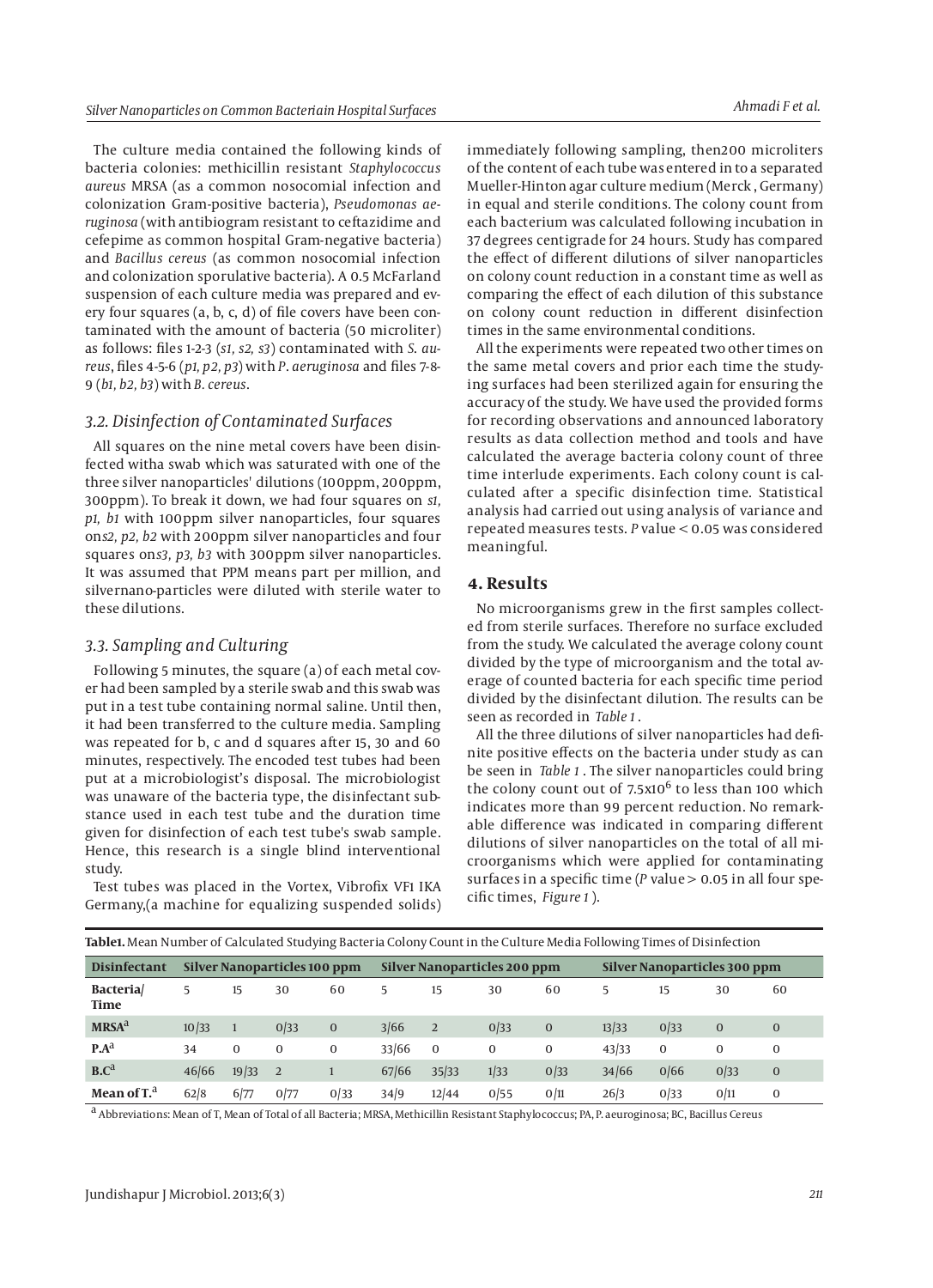

**Figure 1.** Comparing Different Dilutions of Silver Nanoparticles' Efficacy on Total Bacteria in Different Times

Although 300ppm silver nanoparticles showed a significant efficacy in 15, 30 and 60minutes, the difference in efficacy between intervals had no statistical meaning, as mentioned beforehand. By allowing longer contact time with each dilution of disinfection in our study, we had a significant colony count reduction compared to the former specific contact time (P value  $<$  0, 05), 100ppm, 200ppm and 300ppm silver nanoparticles had respectively *P* value of 0.01, 0.03, and 0.01. The calculated average total number of colony count for each three types of bacteria was calculated comparatively with definite disinfection time in culture media divided by the dilution of the disinfectants as is indicated in the *Figures 2* , *3 , 4* .

### **5. Discussion**

Following five minutes all disinfectants reduced the *S. aureus* colony count significantly (more than 99%), but none of them could bring the *S. aureus* colony count to zero. This rate was achieved following 30 minutes of disinfection with 300ppm silver nanoparticles.



**Figure 2.** Comparing Different Dilutions of Silver Nanoparticles' Efficacy on*S. aureus* in Different Times









For two other dilutions of silver nanoparticles, this rate was possible after 60 minutes of disinfection. Thus 300ppm effect of silver nanoparticles on reducing *S. aureus* colony count is faster than the two other ones, but no remarkable difference of the three dilutions of disinfectants was observed in reducing *S. aureus* colony count in 5,15, 30 and 60 minute intervals of disinfection (P value >0.05).

This proper effect of silver nanoparticles on *S. aureus* has studied in some other research. A 100% reduction of *S. aureus* was indicated following 48 hours contact time of silver nanoparticle-coated masks in Li study (16). Plastic catheters coated with silver nanoparticles were contaminated with *S. aureus* and 100% effect of eradicating was observed following 72 hours in David Roe and colleagues study (28). 12.5ppm silver nanoparticles in a culture media showed a 100% reduction of *S. aureus* colony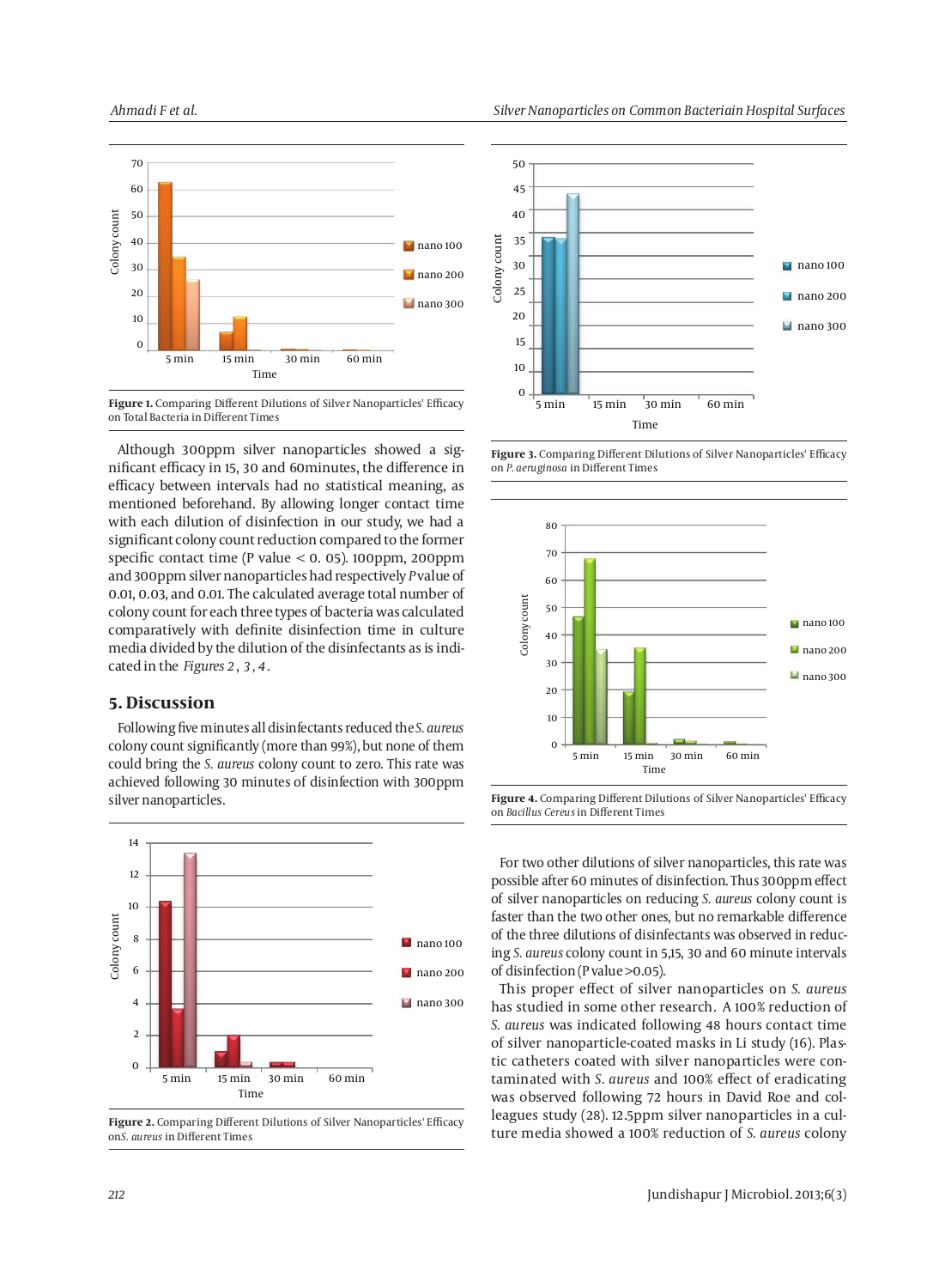count following 5 minutes in Ghazvini and colleagues' study, but the lower dilutions were not efficient. The effective dilution of Ghazvini's study was lower than in the present study. This difference can be explained by the fact that Ghazvini has set silver nanoparticles directly in contact with *S. aureus* in a culture media (29).

Antimicrobial effect of silver nanoparticles on the growth of staphylococcus aureus was reported to be very insignificant in Kim's study. Kim assessed the antimicrobial effect of silver nanoparticles in a culture media, not as a disinfectant of surfaces. They studied low dilutions of this substance with the unit of nanomole. MIC more than 33nM of silver nanoparticles for *S. aureus* and MIC more than 6.6nM for Escherichia coli were measured (Every 1000 nanomole equal to 1ppm). These items may justify the differences between Kim's study and ours (30). We had a zero *P. aeruginosa* colony count following15 minutes of disinfection with silver nanoparticles and more than 99% reduction after 5minutes. It means that three dilutions of silver nanoparticles have similar effects on *P. aeruginosa* colony counts of hospital surfaces after a specific disinfection time (P value  $> 0.05$ ).

There are other studies about the disinfection efficacy of silver nanoparticles on *P. aeruginosa* which had various results. Our study has similar findings to Lara and colleagues' research in Mexico which was about bactericidal efficacy of silver nanoparticles on *P. aeruginosa* (31). 100ppm silver nanoparticles indicated a 100% reduction of *P. aeruginosa* colony count following 15 minutes in culture media in Ghazvini's study which was quite similar to ours (29).

David Roe and colleagues' study represented 70% efficacy after 72 hours contact time. They had experimented on plastic catheters coated with silver nanoparticles contaminated with *P. aeruginosa*. Their result was not similar to ours; as well, it was unlike other mentioned studies. Considering the different method of this study from other mentioned studies, this difference could be explainable (28). *B. cereus*' growth reduction was 100% after 60 minutes disinfection with 300ppm silver nanoparticles as is observed in the results. Actually, growth reduction of other dilutions (100ppm and 200ppm) was rather high (more than 99%) in 60 minutes. However none of them could bring *B. cereus* colony count to zero. Although the 300ppm silver nanoparticles' efficacy was much more than the others, this difference was not significant (P  $value > 0.05$ ).

Ghazvini's research also studied the effectiveness of silver nanoparticles on *B. cereus*. The maximum dilution applied in that study was 200ppmwhich could not bring *B. cereus* colony count to zero in five, 15, 30 minutes and 24 hours. Although this dilution could indicate more than 5log reduction which was 99% of the mentioned bacteria colony count. Considering the fact that we gained almost similar results of this dilution in our study and 300ppm could reduce 100% of colony count following 60 minutes seems to indicate that both studies demonstrated similar efficacy of silver nanoparticles (29).

As revealed, there was a good effect with no remarkable difference in comparing different dilutions of silver nanoparticles on all microorganisms which were applied for contaminated surfaces in a specific time (*Figure 1*). This proper effect of silver nanoparticles could be highly suitable to decrease all kinds of organisms, considering the fact that hospital surfaces are often infected with multiple organisms. 300ppm silver nanoparticles could bring the number of all bacteria to zero after 60minutes disinfection. This number was near zero after 30minutes. Regarding the fact that we had sporulative Bacillus in this study, it would seem that 300ppm silver nanoparticles could be recommended as a high level disinfectant.

Statistical analysis indicated the efficacy of silver nanoparticles disinfection on decreasing colony count of *S. aureus* and *P. aeruginosa* has a remarkable difference with decreasing of *B. cereus* colony count. This difference is observed in all studied dilutions but statistical comparison was not possible, because of having low number of samples and zero number of colony counts in at specific time intervals. Considering the fact that bacillus cereus is sporulative probably the efficacy of different dilutions of silver nanoparticles on non-sporulated Gram-positive and Gram-negative bacteria is greater than sporulated ones, such as bacillus cereus.

In David Roe and colleagues' study on the plastic catheters impregnated with silver nanoparticles, the efficacy of this disinfectant on *S. aureus* after 72 hours contact time was 100% which was more than 70% efficacy on *P. aeruginosa*. There were no statistical comparisons (28). Our research results have many similarities to Ghazvini and colleagues' study in Mashhad, Iran. We also found the strong bactericidal effect of silver nanoparticles against Gram-positive bacteria like *S. aureus* and Gram-negative bacteria like *P. aeruginosa* and lower efficacy of this substance on sporulative bacteria like *B. cereus* compared to the effects on *S. aureus* and *P. aeruginosa* (29).

The effect of constant dilution of silver nanoparticles on the reduction of hospital surfaces' organisms (*S. aureus*, *P. aeruginosa* and *B. cereus*) is different at various times of disinfection. This positive result of extended time on silver nanoparticles' disinfecting *S. aureus* and *P. aeruginosa* revealed in Ghazvini's study. But, this issue was not verifiable for *B. cereus*. As was mentioned before, Ghazvini's research did not study surfaces, so there is a definitive difference between that study and ours (29).

The strong efficacy of silver nanoparticles on reducing bacterial organisms' growth (more than 99%) is the result of this study which mirror similar achievements of prior studies which support the significant viability of silver nanoparticles as a viable alternative for hospital common area disinfectants. Silver nanoparticles of lower dilutions